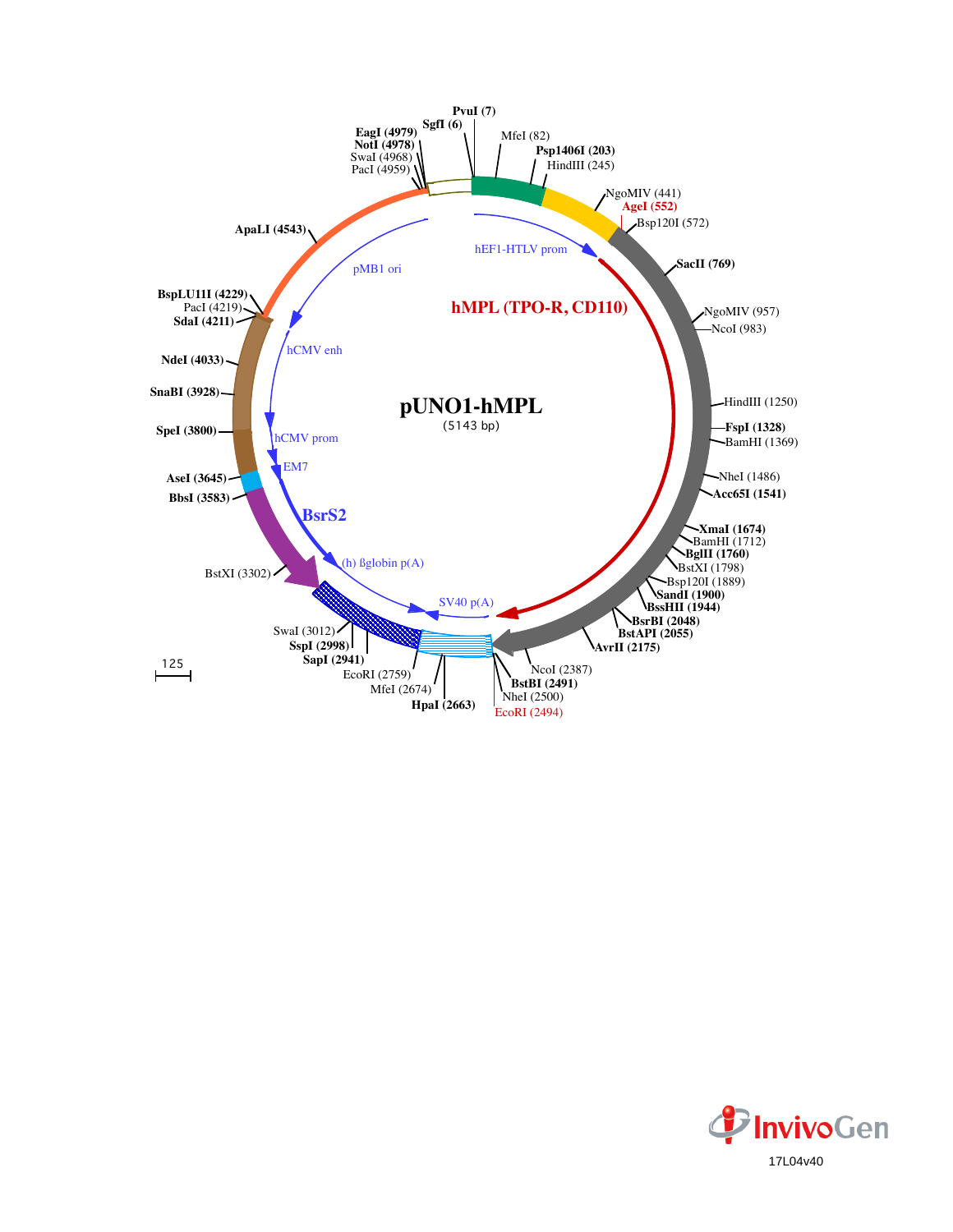**PvuI (7)**

|                 | 101 GAGAAGGTGGCGCGGGGTAAACTGGGAAAGTGATGTCGTGTACTGGCTCCGCCTTTTTCCCGAGGGTGGGGAGAACCGTATATAAGTGCAGTAGTCGCC                                                                                                                                                                                                                                                                                                                                                                                                  |
|-----------------|----------------------------------------------------------------------------------------------------------------------------------------------------------------------------------------------------------------------------------------------------------------------------------------------------------------------------------------------------------------------------------------------------------------------------------------------------------------------------------------------------------|
|                 | HindIII $(245)$<br>Psp1406I (203)                                                                                                                                                                                                                                                                                                                                                                                                                                                                        |
| 301             | GCCATCCACGCCGGTTGAGTCGCGTTCTGCCGCCTCCCGGCCTGTGGTGCCTCCTGAACTGCGTCCGCCGTCTAGGTAAGTTTAAAGCTCAGGTCGAGACC                                                                                                                                                                                                                                                                                                                                                                                                    |
| 401             | NgoMIV(441)                                                                                                                                                                                                                                                                                                                                                                                                                                                                                              |
| 501             | <b>AgeI</b> (552)<br>Bsp120I (572)<br>TCTGTTCTGCGCCGTTACAGATCCAAGCTGTGACCGGCGCCTACCTGAGATCACCGGTCAGCATGCCCTCCTGGGCCCTCTTCATGGTCACCTCCTGCCT                                                                                                                                                                                                                                                                                                                                                               |
| 13 <sup>2</sup> | S W A L F<br>$1$ M<br>$\mathsf{P}$<br>M V<br>S C<br>601 CCTCCTGGCCCCTCAAAACCTGGCCCAAGTCAGCAGCCAAGATGTCTCCTTGCTGGCATCAGACTCAGAGCCCCTGAAGTGTTTCTCCCGAACATTTGAG<br>L L A P Q N L A Q V S S Q D V S L L A S D S E P L K C<br>F S R T<br>F.<br>- E<br>SacII (769)                                                                                                                                                                                                                                             |
| 47▶<br>901      | 701 GACCTCACTTGCTTCTGGGATGAGGAAGAGGCAGCGCCCAGTGGGACATACCAGCTGCTGTATGCCTACCCGCGGGAGAAGCCCCGTGCTTGCCCCCTGA<br>-E<br>E E A A P S G T Y O L L Y A Y P<br>D L T C F W D<br>R<br>Æ<br>K.<br><b>C</b><br>P.<br><b>R</b><br>A<br>801 GTTCCCAGAGCATGCCCCACTTTGGAACCCGATACGTGTGCCAGTTTCCAGACCAGGAGGAAGTGCGTCTCTTCTTTCCGCTGCACCTCTGGGTGAAGAA<br>T R Y V C<br>O F P D O E<br>E V R L F<br>S O S M<br>P H F G<br>$\mathsf{P}$<br><b>LH</b><br>L W V K N<br>$80 \triangleright S$<br>- F<br>NgoMIV (957)<br>NcoI (983) |
| 113<br>147      | V F L N O T R T O R V L F V D S V G L P A P P S<br>I I K A M G G S O<br>1001 CCAGGGGAACTTCAGATCAGCTGGGAGGAGCCAGCTCCAGAAATCAGTGATTTCCTGAGGTACGAACTCCGCTATGGCCCCAGAGATCCCAAGAACTCCA<br>ELOISWEEPAP<br>- E<br>ISDF<br>P.<br>G<br>$-L$<br>$\mathsf{R}$<br>Y<br>-E<br>L R<br>Y<br>G<br>P<br>R.<br>P<br>K.<br>-S<br>D<br>N.<br>I Q L I A T E<br>T C C<br>P A<br>L Q R P H S A S A<br>180 F G<br>$\mathsf{P}$<br>L D<br>$\overline{Q}$<br><b>S</b><br>$\mathsf{P}$<br>T V<br>- C<br>A Q                         |
| 213             | $HindIII$ (1250)<br>1201 GCCCACAATGCCCTGGCAAGATGGACCAAAGCAGACCTCCCCAAGTAGAGAAGCTTCAGCTCTGACAGGAGGGTGGAAGCTGCCTCATCTCAGGACTC<br>PT M P W O D G P K O T S P S R E A S A L T A E G G S C L I S G L                                                                                                                                                                                                                                                                                                          |
| 247             | FspI (1328)<br>BamHI (1369)<br>O P G N S Y W L O L R S E P D G I S L G G S W<br>G<br>S W S L P V T V D                                                                                                                                                                                                                                                                                                                                                                                                   |
|                 | NheI (1486)<br>1401 TGCCTGGAGATGCAGTGGCACTTGGACTGCAATGCTTTACCTTGGACCTGAAGAATGTTACCTGTCAATGGCAGCAACAGGACCATGCTAGCTCCCAAGG<br>L O C F T L D L K N V T C O W O O O D H A S S O G<br>280▶LPGDAVALG                                                                                                                                                                                                                                                                                                           |
| 313             | Acc65I (1541)<br>1501 CTTCTTCTACCACAGCAGGGCACGGTGCTGCCCCAGAGACAGGTACCCCATCTGGGAGAACTGCGAAGAGAGAAGAGAAAACAAATCCAGGACTACAGACC<br>R Y P I W E N C E E E E K T N P G L Q T<br>F.<br>F Y H S R A R C C P R D<br>XmaI (1674)                                                                                                                                                                                                                                                                                   |
| 347             | 1601 CCACAGTTCTCTCGCTGCCACTTCAAGTCACGAAATGACAGCATTATTCACATCCTTGTGGAGGTGACCACAGCCCCGGGTACTGTTCACAGCTACCTGG<br>- S<br>I H I L V E V T T A P G T V H S Y L<br>S R C H F K S R N D<br>$\mathsf{P}$<br>$O$ F<br>- 11<br>BamHI (1712)<br><b>BglII</b> (1760)<br>BstXI (1798)                                                                                                                                                                                                                                   |
|                 | 380 C S P F W I H Q A V R L P T P N L H W R E I S S G H L E L E W Q H P<br>Bsp120I (1889)                                                                                                                                                                                                                                                                                                                                                                                                                |
|                 | 1801 ATCGTCCTGGGCAGCCCAAGAGACCTGTTATCAACTCCGATACACAGGAGAAGGCCATCAGGACTGGAAGGTGCTGGAGCCGCCTCTCGGGGCCCGAGGA<br>413 SSW A A Q E T C Y Q L R Y T G E G H Q D W K V L E P P L G A R G<br><b>SandI</b> (1900)<br><b>BssHII</b> (1944)                                                                                                                                                                                                                                                                          |
|                 | 1901 GGGACCCTGGAGCTGCGCCCGCGATCTCGCTACCGTTTACAGCTGCGCGCCAGGCTCAACGGCCCCACCTACCAAGGTCCCTGGAGCTCGTGGTCGACC<br>447 C T L E L R P R S R Y R L Q L R A R L N G P T Y Q G P W S S W S D<br><b>BstAPI</b> (2055)<br><b>BsrBI</b> (2048)                                                                                                                                                                                                                                                                         |
|                 | 2001 CAACTAGGGTGGAGACCGCCACCGAGACCGCCTGGATCTCCTTGGTGACCGCTCTGCATCTAGTGCTGGGCCTCAGCGCCGTCCTGGGCCTGCTGCTGCTGCT<br>480▶ P T R V E T A T E T A W I S L V T A L H L V L G L S A V L G L L L L L<br>AvrII (2175)                                                                                                                                                                                                                                                                                               |
|                 | 2101 GAGGTGGCAGTTTCCTGCACACTACAGGAGACTGAGGCATGCCCTGTGGCCCTCACTTCCAGACCTGCACCGGGTCCTAGGCCAGTACCTTAGGGACACT<br>513 P R W Q F P A H Y R R L R H A L W P S L P D L H R V L G Q Y L R D T<br>2201 GCAGCCCTGAGCCCACCCAAGGCCACAGTCTCAGATACCTGTGAAGAAGTGGAACCCAGCCTCCTTGAAATCCTCCCAAGTCCTCAGAGAGGACTCCTT<br>547▶ A A L S P P K A T V S D T C E E V E P S L L E<br>I L P K S S E R T P<br>NcoI (2387)                                                                                                             |
|                 | 580▶L P L C S S Q A Q M D Y R R L Q P S C L G T M P L S V C P P M A E S                                                                                                                                                                                                                                                                                                                                                                                                                                  |